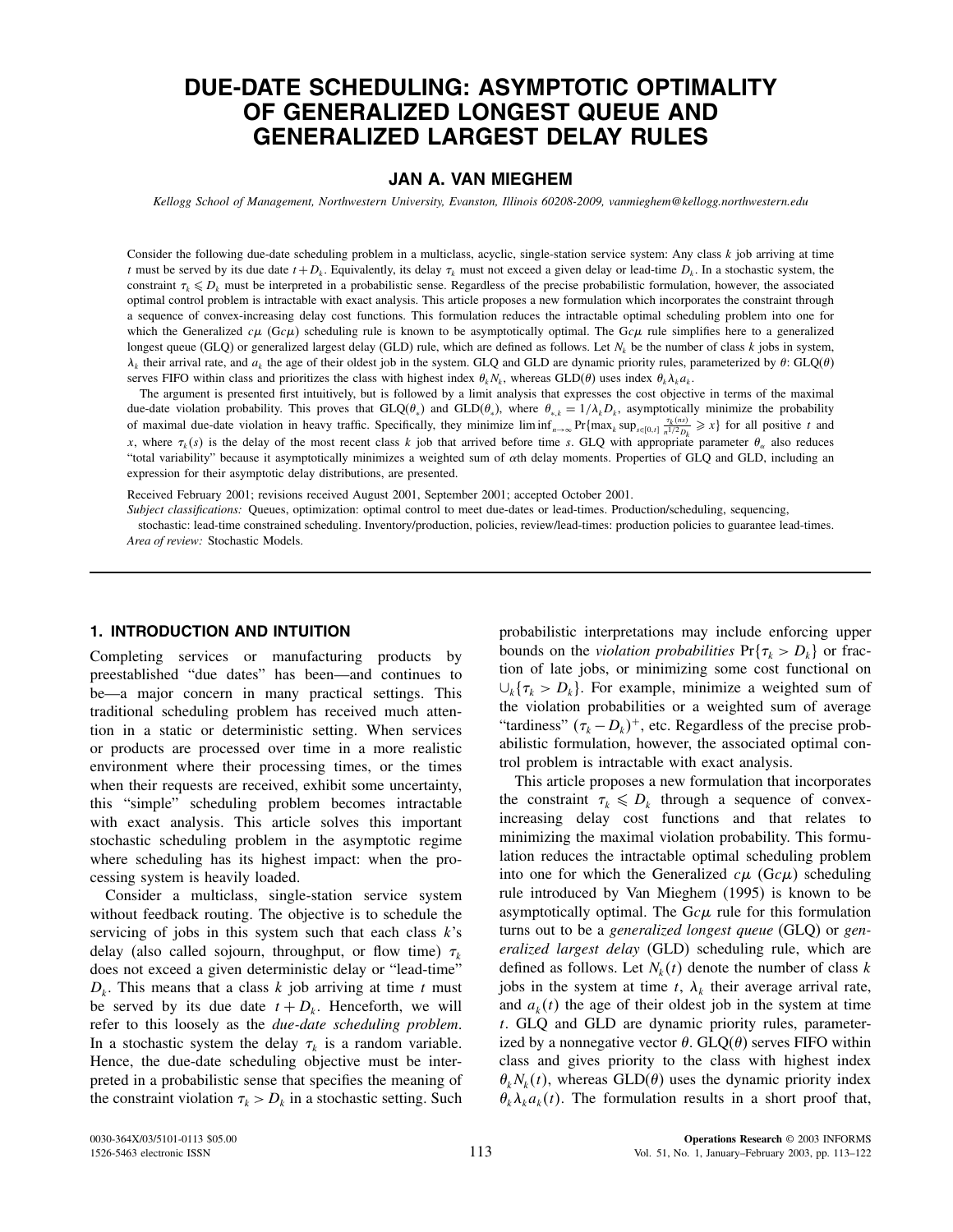among all work-conserving scheduling rules,  $GLQ(\theta_*)$  and  $GLD(\theta_*)$  with parameter

$$
\theta_{*,k} = \frac{1}{\lambda_k D_k} \tag{1}
$$

asymptotically minimize the maximal violation probability. Note that  $GLD(\theta_*)$  serves the class with earliest relative deadline  $a_k(t)/D_k$ .

#### 1.1. Intuition

The intuition behind the approach is rather simple and can be summarized as follow. Consider a new formulation of the due-date problem in terms of a sequence of relaxations that replace the hard constraint  $\tau_k \leq D_k$  by a minimization of convex-increasing delay cost functions  $C_{\alpha,k}$  indexed by  $\alpha \in [1,\infty)$ :

$$
C_{\alpha,k}(\tau_k) = \beta_k \left(\frac{\tau_k}{D_k}\right)^{\alpha},\tag{2}
$$

where  $\beta$  is a positive weight vector. Each convex cost relaxation approximates the due-date problem with accuracy increasing in  $\alpha$ , in a sense to be made precise later. The limiting functions  $\lim_{\alpha \to \infty} C_{\alpha,k} = C_{*,k}$  represent the "ideal cost formulation" of the due-date problem: The ith class k job with flow time  $\tau_{k,i}$  incurs cost  $C_{*,k}(\tau_{k,i})$  equal to 0 if  $\tau_{k,i} < D_k$ ;  $\beta_k$  if  $\tau_{k,i} = D_k$ ; and  $\infty$  elsewhere. For finite  $\alpha$ , the formulation is well posed and it is then natural to determine a scheduling policy that minimizes the cumulative delay cost  $J_{\alpha}(t)$  over an arbitrary time interval [0, t], in expectation or in distribution, which is the stronger criterion used here. Let  $A_k(t)$  denote the number of class k arrivals during  $[0, t]$ . Then

$$
J_{\alpha}(t) = \sum_{\text{class } k} \sum_{\text{job } i=1}^{A_k(t)} C_{\alpha,k}(\tau_{k,i})
$$
\n(3)

and  $J_{\alpha}(t)$  is asymptotically minimized in distribution at every point in time  $t$  by a Generalized  $c\mu$  scheduling rule as shown in Van Mieghem (1995). (The precise asymptotic statements will be given later.) Let  $1/\mu_k$  denote the average service time of a class k job and  $c_{\alpha,k} = \dot{C}_{\alpha,k}$  the marginal delay cost function. The  $Gc\mu$  rule is a dynamic priority rule that serves FIFO within class and serves the class with highest index  $\mu_k c_{\alpha,k}(a_k(t))$ . This is precisely the familiar  $c\mu$  rule, except that " $c$ " now depends on the system state through the marginal delay cost function. The index is easily calculated as  $\frac{\mu_k \alpha \beta_k}{D_k} (\frac{\dot{a}_k(t)}{D_k})^{\alpha-1}$  and is equivalent to using the index  $(\frac{\mu_k \beta_k}{D_k})^{1/(\alpha-1)} \frac{a_k(i)}{D_k}$ . Hence, the asymptotically optimal rule for the  $\alpha$ -relaxation of the duedate problem is GLD with parameter

$$
\theta_{\alpha,k} = \left(\frac{\mu_k \beta_k}{D_k}\right)^{1/(\alpha-1)} \theta_{*,k}.
$$
\n(4)

In the asymptotic regime, Little's law suggests that the ages  $a_k$  and scaled queue count  $N_k/\lambda_k$  have the same distribution (as will be shown rigorously) so that  $GLQ(\theta_\alpha)$  is also asymptotically optimal. The intuitive argument ends by noting that both policies are well behaved in  $\alpha$  and  $\lim_{\alpha\to\infty}\theta_{\alpha}=\theta_{*}.$ 

### 1.2. Motivation

The prime motivation behind this article is to demonstrate the ease and power of the intuitive use of  $Gc\mu$  rules to optimize nonlinear criteria specified in terms of delays  $\tau$ and/or queue count N. Gc $\mu$  provides a simple and effective tool that yields realistic policies in settings where classical queuing theory is of little help. While  $Gc\mu$  methodology is grounded in heavy-traffic theory, its greatest strength is that near-optimal rules and performance estimates can be obtained without knowledge of the underlying sophisticated theory. An earlier example was given in Van Mieghem (2000), which embeds  $Gc\mu$  scheduling in an economic setting to derive optimal quality-of-service offerings and incentive-compatible pricing. Other  $Gc\mu$ -based scheduling rules are derived in Ayhan and Olsen (2000), which also reviews the few papers on scheduling with an objective different from minimizing average holding or delay costs. The lack of such research is surprising, given that service specifications in terms of 95th or 99th percentiles on delay are much more relevant in practice than minimizing the traditional average "holding costs" that are devoid of meaning in a service setting.

While an intuitive argument suffices to advocate the use of GLQ and GLD in practical due-date scheduling settings, a rigorous treatment of the limiting argument for  $\alpha \rightarrow \infty$ is necessary for a precise characterization of the optimality results. The secondary motivation of this article, then, is to show how  $Gc\mu$  methodology can deal with various technical complications. Our interest lies in a double limiting regime: a heavy traffic limit and the  $\alpha$ -limit. To be robust and meaningful, the results must be valid regardless of the order in which these limits are taken. While establishing such interchange of limits is usually extremely difficult technically, a careful insertion of the  $\alpha$ -limit in the main proof of Van Mieghem (1995) suffices. Finally, the limiting argument yields a simpler equivalent characterization of the cost optimality criterion directly in terms of violation probabilities. By showing the asymptotic equivalence of  $\lim_{\alpha} J_{\alpha}$  and the maximal violation probability, it proves that  $GLQ(\theta_*)$  and  $GLD(\theta_*)$  asymptotically minimize the maximal violation probability in the due-date scheduling problem.

The next section in this article details and supports the earlier arguments. In addition, the complete tractability of the asymptotic system allows explicit calculation of all quantities of interest, including asymptotic delay distributions and thus violation probabilities under GLQ and GLD. The third and last section discusses implications and limitations of this approach and reviews related literature.

### 2. RIGOROUS STATEMENTS AND PROOFS

#### 2.1. Preliminaries on Notation

Notation of Queuing System Primitives. For ease of reference, adopt the notation of Van Mieghem (1995) for a wide class of single-station service systems with  $d$  classes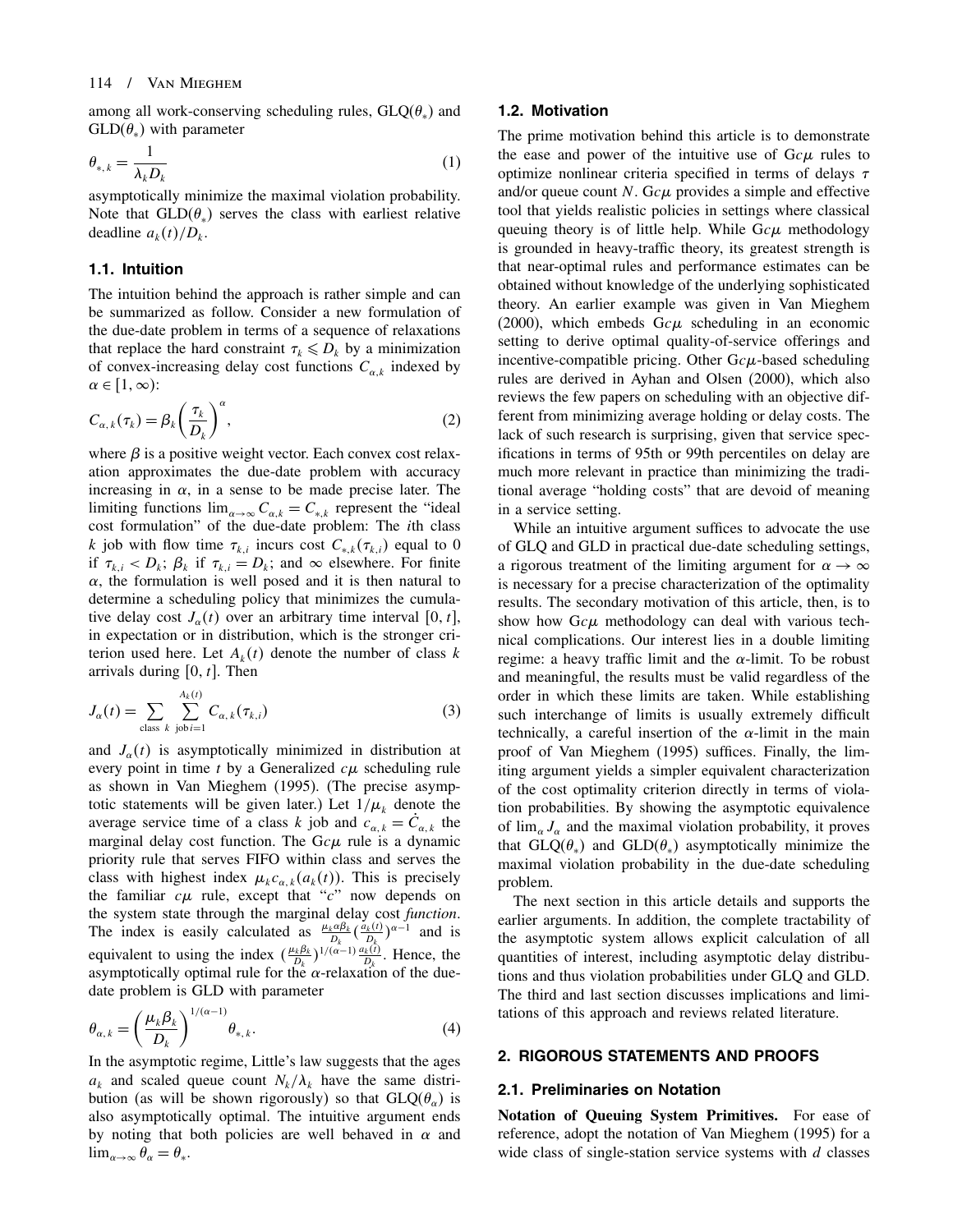that includes the multiclass G/G/1 queuing system. As usual, we are given a d-dimensional arrival process A and an independent d-dimensional service process S.  $A_k(t)$  represents the number of class  $k$  jobs that have arrived during [0, t] and  $S_k(t)$  is the number of class k jobs that are served during the first  $t$  time units that the server devotes to class k. Construct d sequences of interarrival times  $\{u_{k,i} : i \in \mathbb{N}\}\$ for  $k = 1, \ldots, d$  and a corresponding partial sums process  $U$  such that

$$
U_k(j) = \sum_{i=1}^{|j|} u_{k,i} \quad \text{with} \quad U_k(0) = 0,
$$
  

$$
A_k(t) = \max\{j \in \mathbb{N} : U_k(j) \leq t\}.
$$

 $U_k(j)$  is the arrival time of the *j*th class k job. Similarly, one can construct d sequences of service times  $\{v_{k,i} : i \in \mathbb{N}\}\$ for  $k = 1, \ldots, d$  and a corresponding cumulative service process V, where  $V_k(j)$  is the total service requirement of the first *j* class *k* jobs. As usual,  $\lambda_k$  denotes the average arrival rate of class k and  $1/\mu_k$  denotes the average service time of a class k job so that  $\rho_k = \lambda_k / \mu_k$  and  $\rho = \sum_k \rho_k$ denote the traffic intensity of class  $k$  and the system.

A scheduling rule  $r$  can be expressed as a vector allocation process T, where  $T_k(t)$  represents the total amount of time during  $[0, t]$  that the server allocates to class k. Let  $N_k(t)$  denote the total number of class k jobs present in the system at time  $t$ , and define the vector headcount process  $N$ in the obvious way. We have the fundamental flow identity

$$
N_k(t) = A_k(t) - S_k(T_k(t)).
$$

The total amount of work (expressed in units of time) requested by the class  $k$  jobs that are in the system at time t is called the class k workload  $W_k(t)$  and is defined as

$$
W_k(t) = V_k(A_k(t)) - T_k(t).
$$
 (5)

A work-conserving policy is a scheduling rule that provides service whenever the system is not empty. It follows directly that the *total workload*  $W_+ = \sum_k W_k$  is independent of the work-conserving scheduling policies. To emphasize the dependence of a quantity on the scheduling rule  $r$ , we may add a superscript  $r$ . Using that notation, the fact that  $\sum_k W_k^r = W_+$  for any work-conserving policy r is called workload conservation. For any delay minimization problem that allows preemptive scheduling, it is natural to restrict attention to work-conserving rules because voluntary insertion of idleness increases delays. (In addition, our mode of asymptotic analysis is too crude to differentiate between preemptive and nonpreemptive rules.)

Finally, let  $\tau_{k,i}^r$  denote the delay (or flow time or throughput time) of the *i*th class  $k$  job when using scheduling control rule  $r$ . The continuous-time process  $\tau_k^r(t)$  denotes the delay of the most recent class k job that arrived before time t under control r:  $\tau_k^r(t) = \tau_{k,A_k(t)}^r$ . Under convex-increasing delay costs, it is optimal to serve FIFO within each class (Van Mieghem 1995, Proposition 1). In that case, the delay process is defined as

Notation of Heavy Traffic. Consider a sequence of queuing systems, parameterized by  $n$ , under a policy  $r$ . Queuing primitives indexed by superscript  $n$  denote quantities in the *n*th system so that, for example,  $\tau^n$  and  $\rho^n$ denote the delays and the utilization in system  $n$ . The usual "heavy-traffic condition" requires that  $\lim_{n\to\infty} n^{1/2}(1-\rho^n)$ is finite (so that  $\rho^n \rightarrow_n 1$ ). Given that delays  $\tau^n$  grow unbounded as  $\rho^n \to 1$ , heavy traffic requires scaling. In addition, to keep cumulative cost finite as  $\alpha \to \infty$ , denote the scaled cost

$$
J_{\alpha}^{n,r}(t) = \left[\frac{1}{n} \sum_{k} \sum_{i=1}^{A_{k}^{n}(nt)} C_{\alpha,k} \left(\frac{\tau_{k,i}^{n}}{n^{1/2}}\right)\right]^{1/\alpha}
$$
  
= 
$$
\left[\frac{1}{n} \sum_{k} \int_{0}^{nt} C_{\alpha,k} \left(\frac{\tau_{k}^{n}(s)}{n^{1/2}}\right) dA_{k}^{n}(s)\right]^{1/\alpha},
$$
(6)

where the cost functions  $C_{\alpha,k}$  are defined by Equation (2). As usual,  $X^n \Rightarrow X$  denotes weak convergence of  $X^n$  to X in the space  $\mathcal{D}$  of simply discontinuous functions under the Skorohod topology. Given that all our limiting processes will be continuous, convergence under the Skorohod metric is equivalent to convergence under the uniform norm  $||x||_t = \sup_{s \in [0,t]} |x(s)|$ . We will also use the  $\alpha$ -norm, denoted by  $||x||_{t,\alpha} = [$  $\int_0^t |x(s)|^\alpha ds]^{1/\alpha}$ . Let  $X^n \simeq$  $Y^n$  stand for  $(X^n, Y^n) \Rightarrow (X, X)$ . A sequencing rule  $r^*$ is said to be *asymptotically optimal* for the  $\alpha$ -relaxation of the due-date scheduling problem if its asymptotic cost over an arbitrary time horizon  $t$  is stochastically smaller than the cost under any other work-conserving rule  $r$ . Thus,  $r^*$  minimizes  $\liminf_{n\to\infty} \Pr\{J^{n,r}_{\alpha}(t) \geq x\}$  for all  $x, t \geq 0$ . (This is a strong notion of asymptotic optimality that relates to the notion of "pathwise optimality" in heavy traffic.) Its associated cost  $J_{\alpha}^{n,r^*}(t) \Rightarrow J_{\alpha}^*(t)$ , where  $J_{\alpha}^*$  is the finite, tight lower bound on cumulative cost given in Van Mieghem (1995, Proposition 6), so that  $\lim_{n\to\infty} \Pr\{J^{n,r^*}_{\alpha}(t) > x\} = \Pr\{J^{*}_{\alpha}(t) > x\}.$  Finally, the hallmark heavy-traffic result is that the scaled total workload process converges  $n^{-1/2}W_+^n \Rightarrow \tilde{W}_+^*$ . Here,  $\tilde{W}_+^*$  is a reflected Brownian motion that is independent of the workconserving sequencing rule and whose stationary distribution is exponential and denoted by

$$
F_W(x) = \lim_{t \to \infty} \Pr\{\widetilde{W}_+^*(t) \leq x\} = 1 - \exp(-\gamma x).
$$

For example, Van Mieghem (2000, Proposition 3) gives an expression for  $\gamma$ . In addition, in that paper it is argued that the mixed distribution  $1-\rho \exp(-\gamma x)$ , which is equivalent to  $F_w(x)$  in heavy traffic, may be a better approximation for the total workload process of a multiclass GI/G/1 queue in moderate traffic.

### 2.2. Preliminary Properties of GLQ and GLD Policies

Using the  $Gc\mu$  methodology, we first derive some general performance properties of GLQ and GLD policies that will be useful later for the optimal control problem.

$$
W_k^r(t) = T_k^r(t + \tau_k^r(t)) - T_k^r(t).
$$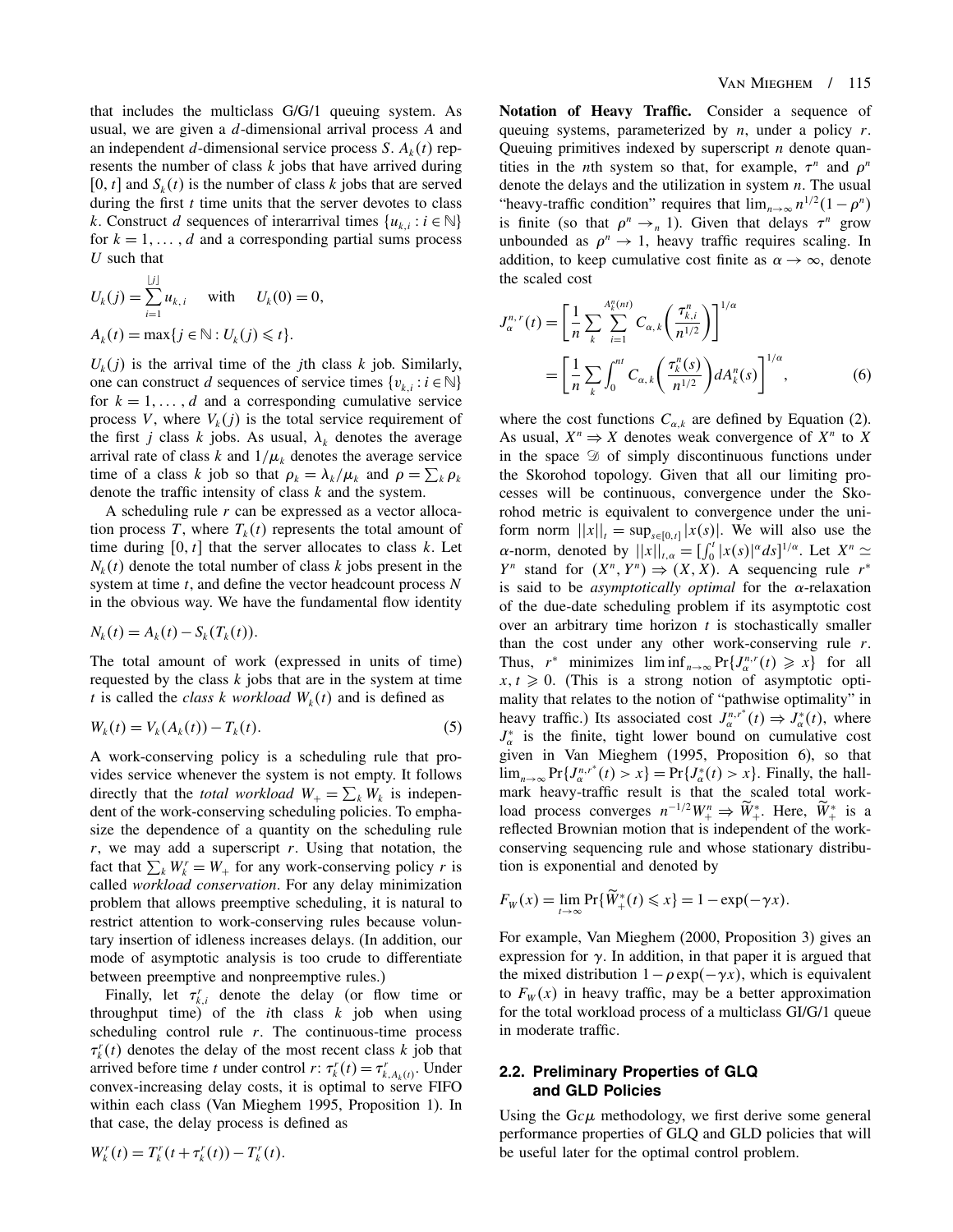**PROPOSITION 1.** Under  $GLQ(\theta)$  and  $GLD(\theta)$ , the class count process "hugs the curve"  $\theta_i N_i = \theta_j N_j$ :  $\forall i, j$ :

$$
\sup_{s\in[0, t]} n^{-1/2} |\theta_i N_i^n(ns) - \theta_j N_j^n(ns)| \Longrightarrow 0.
$$

In addition, under  $GLD(\theta)$  ages and delays are asymptotically equivalent:  $n^{-1/2} \tau_i^{n, GLD} \simeq n^{-1/2} a_i^{n, GLD}$ .

The proof is relegated to the Appendix.

Intuitively, Proposition 1 results from the fact that class counts and class workloads "live on a faster time scale" than total workload. Roughly speaking, if class  $i$  is being served at time  $s$ , its workload changes at rate  $n^{-1/2} \dot{W}_i^n(ns) \simeq n^{-1/2} \mu_i^{-1} \dot{N}_i^n(ns) \simeq -n^{1/2} (1 - \rho_i^n)$ while other workloads change at rate  $n^{-1/2} \dot{W}^n_{k \neq i} \simeq n^{1/2} \rho^n_k$ . Thus, in the heavy-traffic limit, class counts can be changed instantaneously while the total workload change  $n^{-1/2}W_{+}^{n}(ns) \simeq -n^{1/2} (1 - \rho^{n})$  remains finite. This allows scheduling rules to distribute the total workload into an arbitrary class workload configuration.

The law of large numbers shows that  $\frac{W_i^{n,r}}{n^{1/2}} \simeq \frac{N_i^{n,r}}{n^{1/2}\mu_i}$  (Van Mieghem 1995, Proposition 3) so that the proposition can also be expressed as  $\sup_{s\in[0,t]} n^{-1/2} |\theta_i \mu_i W_i^n(ns) \theta_j \mu_j W_j^n(ns) \Rightarrow 0$ . Workload conservation  $\sum_k n^{-1/2}W_k^n \simeq$  $\widetilde{W}_+^*$  now directly shows that  $\mu_k \theta_k n^{-1/2} W_k^n \simeq \Theta(\theta) \widetilde{W}_+^*$ , where

$$
\Theta(\theta) = \left(\sum_{k} (\mu_k \theta_k)^{-1}\right)^{-1}.\tag{7}
$$

Three insights follow. First, the  $GLQ(\theta)$  and  $GLD(\theta)$ policies are converging; i.e., each scaled-class workload  $n^{-1/2}W_k^n$  has a weak limit:  $n^{-1/2}W_k^n \Rightarrow (\mu_k \theta_k)^{-1} \Theta(\theta) \tilde{W}_+^*$ . For such converging policies, an application of Little's law shows that the scaled delay and headcount processes are asymptotically proportional (Van Mieghem 1995, Proposition 5). Together with the earlier workloadheadcount equivalence, they satisfy  $\frac{W_i^{n,r}}{n^{1/2}\rho_i} \simeq \frac{\tau_i^{n,r}}{n^{1/2}} \simeq \frac{N_i^{n,r}}{n^{1/2}\lambda_i}$ . Together with the age and delay equivalence of Proposition 1, this shows that the  $GLQ(\theta)$  and  $GLD(\theta)$  are asymptotically equivalent policies in the sense that the scaled performance measures such as  $W$ ,  $\tau$ ,  $N$ , and  $a$ , have asymptotically identical distributions under both policies.

Second, the  $GLQ(\theta)$  and  $GLD(\theta)$  policies exhibit state space collapse, i.e., class workloads, delays, and headcounts are a deterministic function of total workload only. More specifically,  $GLQ(\theta)$  and  $GLD(\theta)$  strive for a *propor*tional configuration of the class workload.

Third, Proposition 5 in Van Mieghem (1995) also shows that for converging policies

$$
[J_{\alpha}^{n}(t)]^{\alpha} \Longrightarrow \int_{0}^{t} \sum_{k} \lambda_{k} C_{\alpha,k} \left( \frac{1}{\rho_{k} \mu_{k} \theta_{k}} \Theta(\theta) \widetilde{W}_{+}^{*}(s) \right) ds
$$
  

$$
= \int_{0}^{t} \sum_{k} \lambda_{k} \beta_{k} \left( \frac{1}{\lambda_{k} D_{k} \theta_{k}} \Theta(\theta) \widetilde{W}_{+}^{*}(s) \right)^{\alpha} ds.
$$

#### Summarizing:

COROLLARY 1.  $GLQ(\theta)$  and  $GLD(\theta)$  are converging policies and exhibit state space collapse, meaning that, under either policy,

$$
n^{-1/2}\mu_k\theta_k W_k^n \simeq n^{-1/2}\theta_k N_k^n \simeq n^{-1/2}\lambda_k\theta_k \tau_k^n \Longrightarrow \Theta(\theta)\widetilde{W}_+^*.
$$

In addition, their stationary asymptotic delay distributions are  $\lim_{n\to\infty} \Pr\{n^{-1/2}\tau_k^n \leq x\} = F_W(\lambda_k \theta_k \Theta^{-1}(\theta)x)$ , and for any  $\alpha \geqslant 1$ , their cost functions also converge:

$$
J_{\alpha}^{n}(t) \Longrightarrow \left(\sum_{k} \frac{\lambda_{k} \beta_{k}}{(\lambda_{k} D_{k} \theta_{k})^{\alpha}}\right)^{1/\alpha} \Theta(\theta) \left\|\widetilde{W}_{+}^{*}\right\|_{t, \alpha}.
$$
 (8)

### 2.3. Asymptotic Optimality of GLQ $(\theta_\alpha)$  and GLD $(\theta_\alpha)$  for the  $\alpha$  -Relaxation of the Due-Date Problem

For any  $\alpha \geq 1$ , minimizing  $J_{\alpha}^{n,r}(t)$  is equivalent to minimizing  $(J_\alpha^{n,r}(t))^\alpha$ . According to Proposition 8 in Van Mieghem (1995), the latter is accomplished asymptotically by any policy r that satisfies the Gc $\mu$  condition,  $\forall i, j$ :

$$
\sup_{s\in[0,\,t]}\left|\mu_{i}c_{\alpha,i}\left(\frac{W_{i}^{n,r}(ns)}{n^{1/2}\rho_{i}}\right)-\mu_{j}c_{\alpha,j}\left(\frac{W_{j}^{n,r}(ns)}{n^{1/2}\rho_{j}}\right)\right|\Longrightarrow 0.\quad(9)
$$

Any such policy  $r$  is necessarily converging according to Van Mieghem (1995, Proposition 7). Given that  $\frac{W_i^m}{n^{1/2} \rho_i} \simeq$  $rac{a_i^{n,GLD}}{n^{1/2}} \simeq \frac{N_i^{n,GLO}}{n^{1/2}\lambda_i}$ , the policies which serve the class with highest index  $\mu_k c_{\alpha,k} \left( \frac{N_k}{\lambda_k} \right)$  or  $\mu_k c_{\alpha,k} (a_k)$  are not only equivalent in heavy traffic, but also the natural candidates to implement the Gc $\mu$  condition (9). Proposition 1 and its corollary show that  $GLQ(\theta_\alpha)$  and  $GLD(\theta_\alpha)$  indeed do satisfy that condition. (Recall that the  $Gc\mu$  index  $\mu_k c_{\alpha,k} \left( \frac{N_k}{\lambda_k} \right) = \frac{\mu_k \alpha \beta_k}{D_k} \left( \frac{N_k}{\lambda_k D_k} \right)^{\alpha - 1}$  is equivalent to using the  $GLQ(\theta_{\alpha})$  index  $(\frac{\mu_k \beta_k}{D_k})^{1/(\alpha-1)} \frac{N_k}{\lambda_k D_k} = \theta_{\alpha,k} N_k$ , where  $\theta_{\alpha,k}$  is defined in Equation  $(4)$ .)

Instead of using the index representation, one can also use the equivalent workload formulation in Van Mieghem (1995, Equation (43)) because it allows us to calculate the optimal cost. Earlier we said that class workloads live on a faster time scale than total workload, which converges to reflected Brownian motion  $W^*$ . Thus, in the heavy-traffic limit, sequencing can distribute the total workload into a class workload configuration that minimizes instantaneous cost. This optimal configuration is obtained by a  $Gc\mu$  rule and is defined by the mapping  $g_{\alpha}: \mathfrak{D} \to \mathfrak{D}^d : \tilde{W}_+^* \to \tilde{W}^* =$  $g_{\alpha} \circ W_{+}^*$  where, for any  $s \in [0, t]$ :

$$
\widetilde{W}^*(s) = \arg\min\left\{\sum_k \lambda_k C_{\alpha,k} \left(\frac{x_k}{\rho_k}\right) : x \geqslant 0\right\}
$$
  
and 
$$
\sum_k x_k = \widetilde{W}^*_+(s)\left\}.
$$

Thus,  $W^*$  is the vector of class workloads that holds  $W^*$  in minimal cost fashion at each point in time. Given that  $g_{\alpha}$ is a deterministic function, a  $Gc\mu$  rule thus always exhibits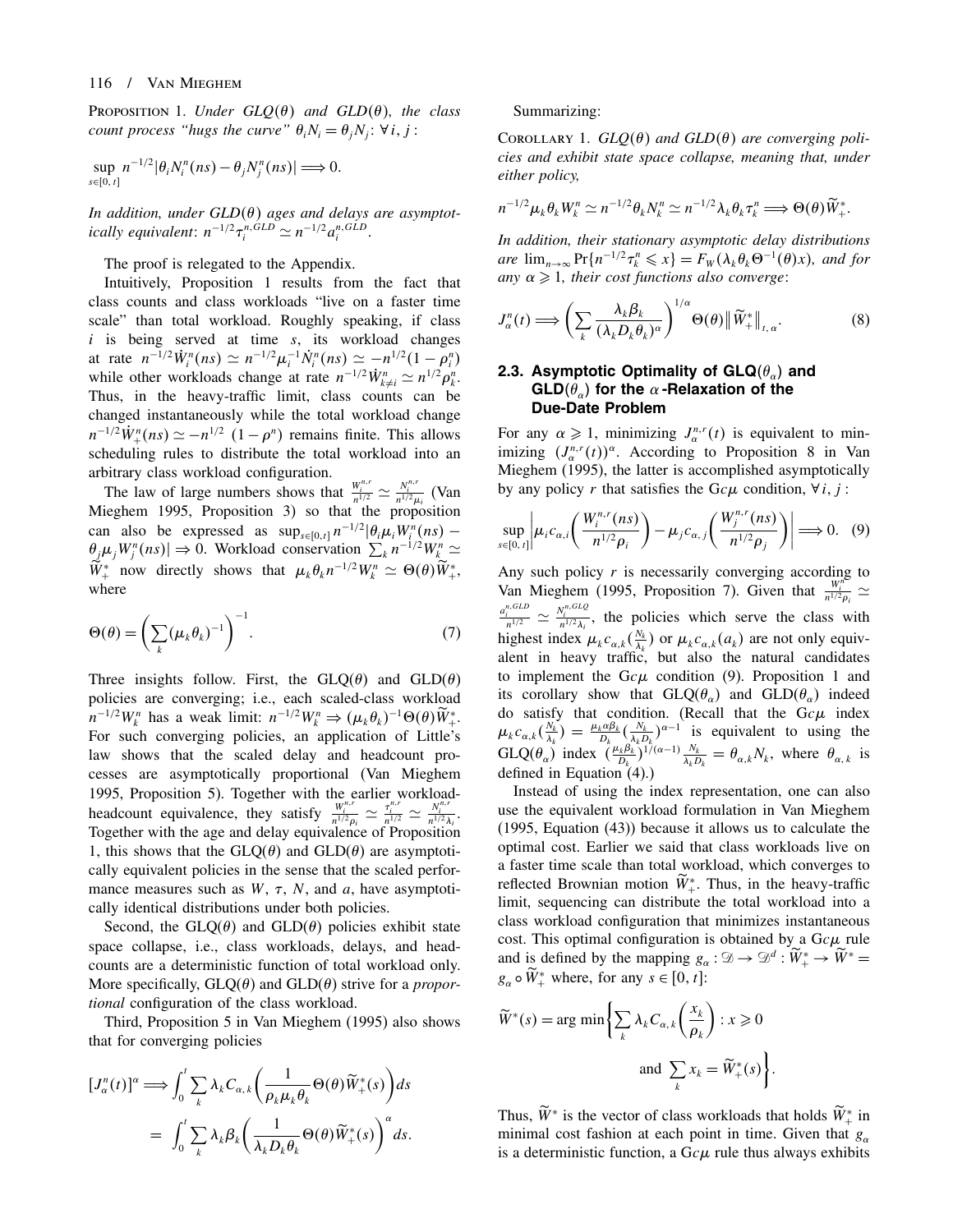"optimal" state space collapse. The solution to this convex minimization problem is very simple:

$$
\widetilde{W}_k^*(s) = \left[g_\alpha \circ \widetilde{W}_+^*\right]_k(s) = \frac{\Theta(\theta_\alpha)}{\mu_k \theta_{\alpha,k}} \widetilde{W}_+^*(s),\tag{10}
$$

and the associated lower bound on cost in Van Mieghem (1995, Proposition 6) simplifies to

$$
[J_{\alpha}^{*}(t)]^{\alpha} = \int_{0}^{t} \sum_{k} \lambda_{k} C_{\alpha,k} (\rho_{k}^{-1} [g_{\alpha} \circ \widetilde{W}_{+}^{*}]_{k}(s)) ds
$$
  
= 
$$
\int_{0}^{t} \sum_{k} \lambda_{k} \beta_{k} (\frac{1}{\lambda_{k} D_{k} \theta_{\alpha,k}} \Theta(\theta_{\alpha}) \widetilde{W}_{+}^{*}(s))^{\alpha} ds,
$$

which is exactly  $\lim_{n\to\infty} J_{\alpha}^{n,r}(t)$ , where r is either  $GLQ(\theta_{\alpha})$ and  $GLD(\theta_{\alpha})$ . Indeed, the constant factor simplifies to the one in Expression (8):

$$
\sum_{k} \frac{\lambda_{k} \beta_{k}}{(\lambda_{k} D_{k} \theta_{\alpha,k})^{\alpha}} = \sum_{k} \lambda_{k} \beta_{k} (D_{k} / \mu_{k} \beta_{k})^{\alpha/(\alpha-1)}
$$
  
= 
$$
\sum_{k} \mu_{k}^{-1} \lambda_{k} D_{k} (D_{k} / \mu_{k} \beta_{k})^{1/(\alpha-1)}
$$
  
= 
$$
1/\Theta(\theta_{\alpha}).
$$

Hence, we have two equivalent arguments for the asymptotic optimality of  $GLQ(\theta_\alpha)$  and  $GLD(\theta_\alpha)$ . First, Proposition 1 and its corollary show that they satisfy the sufficient  $Gc\mu$  condition (9) for optimality. Second, explicit calculation of costs show that their asymptotic cost attains the lower bound  $J^*_{\alpha}(t)$ . Fix any nonnegative x and t a priori, which we denote throughout this paper by  $\forall x, t \ge 0$ . Summarizing then:

THEOREM 1. For any  $\alpha \geqslant 1$ ,  $GLQ(\theta_{\alpha})$  and  $GLD(\theta_{\alpha})$ are asymptotically optimal for the  $\alpha$ -relaxation of the due-date scheduling problem:  $\forall x, t \geq 0$  they minimize  $\liminf_{n\to\infty}$  Pr $\{J^{n,r}_{\alpha}(t)\geq x\}$  over all work-conserving scheduling rules r. The associated asymptotically optimal cost is equal in distribution to

$$
J_{\alpha}^*(t) = \left(\Theta(\theta_{\alpha})\right)^{\frac{\alpha-1}{\alpha}} \left\| \widetilde{W}^*_+\right\|_{t,\,\alpha}.\tag{11}
$$

REMARK. The sequence  $J^*_{\alpha}(t)$  is bounded pathwise as a function of  $\alpha \geq 1$  for any fixed  $t \geq 0$ . Indeed, for any continuous function  $x, 0 \le ||x||_{t,\alpha} \le t^{1/\alpha} ||x||_t \le \max(1, t) ||x||_t$ . In addition,  $0 \le \Theta(\theta_\alpha) \le \min_k (\frac{\mu_k \beta_k}{D_k})^{1/(\alpha-1)} \Theta(\theta_*)$ , so that

$$
0 \leq (\Theta(\theta_{\alpha}))^{\frac{\alpha-1}{\alpha}} \leq \min_{k} \left(\Theta(\theta_{*}) \frac{\mu_{k} \beta_{k}}{D_{k}}\right)^{1/\alpha} \Theta(\theta_{*})
$$

$$
\leq \min_{k} \left(\max(1, \Theta(\theta_{*}) \frac{\mu_{k} \beta_{k}}{D_{k}})\right) \Theta(\theta_{*})
$$

$$
\stackrel{\text{def}}{=} M_{t} / \max(1, t).
$$

Hence,  $0 \leq J^*_{\alpha}(t) \leq M_t \|\tilde{W}^*_{+}\|_t$  on each path.

# 2.4. Asymptotic Optimality of  $\mathbf{GLQ}(\theta_*)$  and  $\mathsf{GLD}(\theta_*)$  for the Due-Date Problem

A first indication that  $GLQ(\theta_*)$  and  $GLD(\theta_*)$  are "smart" policies for the due-date problem stems from letting  $\alpha$ approach  $\infty$  in Theorem 1. This shows that the sequence of policies  $r^*_{\alpha}$ , where  $r^*_{\alpha}$  is either  $GLQ(\theta_{\alpha})$  or  $GLD(\theta_{\alpha})$ , minimize  $\lim_{\alpha} \liminf_{n} Pr\{J_{\alpha}^{n,r}(t) \geq x\}$  and for any policy r and  $\forall x, t \geqslant 0$ :

$$
\lim_{\alpha \to \infty} \liminf_{n \to \infty} \Pr\{J_{\alpha}^{n,r}(t) \geq x\} \geq \lim_{\alpha \to \infty} \limsup_{n \to \infty} \Pr\{J_{\alpha}^{n,r_{\alpha}^{*}}(t) \geq x\}
$$
\n
$$
= \lim_{\alpha \to \infty} \Pr\{J_{\alpha}^{*}(t) \geq x\}. \tag{12}
$$

Given that  $\lim_{\alpha \to \infty} ||x||_{t,\alpha} = ||x||_{t}$  for continuous  $x(\cdot)$  and that  $\theta_{\alpha} \rightarrow \theta_{*}$ , so that

$$
\lim_{\alpha \to \infty} (\Theta(\theta_{\alpha}))^{\frac{\alpha - 1}{\alpha}} = \Theta(\theta_{*}) = 1/\sum_{k} \rho_{k} D_{k},
$$
\n(13)

the dominated convergence theorem yields

$$
\lim_{\alpha \to \infty} \Pr\{J_{\alpha}^*(t) \geq x\} = \Pr\left\{\lim_{\alpha \to \infty} J_{\alpha}^*(t) \geq x\right\}
$$
\n
$$
= \Pr\{J_*^*(t) \geq x\},\tag{14}
$$

where we define

$$
J_*^*(t) \stackrel{\text{def}}{=} \Theta(\theta_*) \sup_{s \in [0, t]} \widetilde{W}_+^*(s). \tag{15}
$$

To show the asymptotic heavy-traffic optimality of the policies  $r^*$ , where  $r^*$  is either  $GLQ(\theta_*)$  or  $GLD(\theta_*)$ , however, we must show that  $r^*$  also minimizes  $\liminf_{n\to\infty}$  Pr{ $\lim_{\alpha\to\infty} J_{\alpha}^{n,r}(t) \geq x$ . This is equivalent to asymptotically minimizing maximal violation probabilities because for any rule r, for any sample path, and  $\forall n$ ,

$$
J_{*}^{n,r}(t) \stackrel{\text{def}}{=} \lim_{\alpha \to \infty} J_{\alpha}^{n,r}(t)
$$
  
\n
$$
= \lim_{\alpha \to \infty} \left[ n^{-1} \sum_{\text{class } k} \sum_{j=1}^{A_{k}^{n}(nt)} \beta_{k} \left( \frac{\tau_{k,j}^{n,r}}{n^{1/2} D_{k}} \right)^{\alpha} \right]^{1/\alpha}
$$
  
\n
$$
= \max_{k} \sup_{1 \leq j \leq A_{k}^{n}(nt)} \left( \frac{\tau_{k,j}^{n,r}}{n^{1/2} D_{k}} \right)
$$
  
\n
$$
= \max_{k} \sup_{s \in [0, t]} \frac{\tau_{k}^{n,r}(ns)}{n^{1/2} D_{k}}.
$$

The proof follows two steps. First, a careful insertion of the  $\alpha$ -limit in the main proof of Van Mieghem (1995) establishes:

PROPOSITION 2. The asymptotic cost  $J^{n,r}_*$  is stochastically bounded from below by  $J^*_*$ : for any rule r and  $\forall x, t \geq 0$ :

$$
\liminf_{n \to \infty} \Pr \{ \lim_{\alpha \to \infty} J_{\alpha}^{n,r}(t) \geq x \}
$$
\n
$$
= \liminf_{n \to \infty} \Pr \{ \max_{k} \sup_{s \in [0, t]} \frac{\tau_k^{n,r}(ns)}{n^{1/2} D_k} \geq x \} \geq \Pr \{ J_*^*(t) \geq x \}.
$$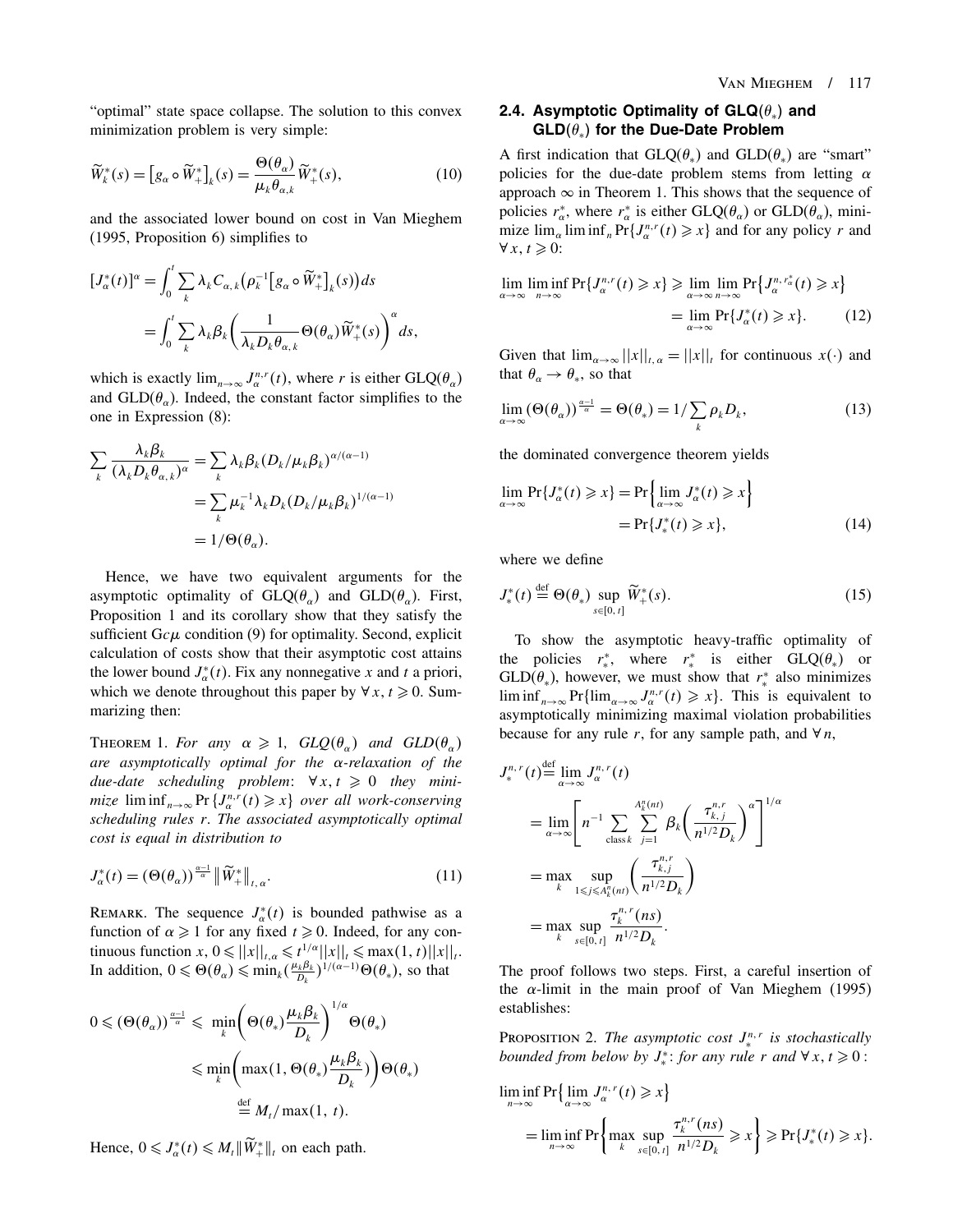### 118 / Van Mieghem

The proof is relegated to the Appendix.

Second, it is easy to show that  $GLQ(\theta_*)$  and  $GLD(\theta_*)$  asymptotically attain the lower bound  $J^*$ . Indeed, the corollary shows that  $n^{-1/2}\lambda_k \theta_{*,k} \tau_k^{n,r_*^*} \Rightarrow$  $\Theta(\theta_*)\tilde{W}_+^*$ . Given that  $\lambda_k \theta_{*,k} = D_k^{-1}$ , the continuous mapping theorem then directly shows that for any class k:  $f_k^n(t) \stackrel{\text{def.}}{=} \sup_{s \in [0, t]} n^{-1/2} D_k^{-1} \tau_k^{n, r_*^*}(ns) \Rightarrow f^*(t) \stackrel{\text{def.}}{=}$  $\sup_{s \in [0, t]} \Theta(\theta_*) W_+^*(s)$ . Given that for any class k the process  $f_k^n(t)$  weakly converges (i.e., under the uniform norm here) to the common limit  $f^*(t)$ , the process  $\max_k f_k^n(t)$ also weakly converges to  $f^*(t)$ :

$$
\lim_{n \to \infty} \Pr \left\{ \lim_{\alpha \to \infty} J_{\alpha}^{n, r_*^*}(t) \geq x \right\} = \lim_{n \to \infty} \Pr \left\{ \max_{k} \sup_{s \in [0, t]} \frac{\tau_k^{n, r_*^*}(ns)}{n^{1/2} D_k} \geq x \right\}
$$
\n
$$
= \Pr \{ J_*^*(t) \geq x \}. \tag{16}
$$

This shows that the two limits can be interchanged and proves:

THEOREM 2.  $GLQ(\theta_*)$  and  $GLD(\theta_*)$  are asymptotically optimal for the due-date scheduling problem:  $\forall x, t \geq 0$  they minimize, over all work-conserving scheduling rules r,

$$
\liminf_{n \to \infty} \Pr \left\{ \max_{k} \sup_{s \in [0, t]} \frac{\tau_k^{n, r}(ns)}{n^{1/2} D_k} \geq x \right\}
$$

$$
= \liminf_{n \to \infty} \Pr \left\{ \lim_{\alpha \to \infty} J_{\alpha}^{n, r}(t) \geq x \right\},\
$$

and the associated asymptotically optimal maximal duedate violation probability during  $[0, t]$  is

$$
\Pr\bigg\{\Theta(\theta_*)\sup_{s\in[0,\,t]}\widetilde{W}^*_+(s)\geqslant x\bigg\}.
$$

REMARK. Consistent with a min-max criterion,  $GLQ(\theta_*)$ and  $GLD(\theta_*)$  asymptotically minimize the maximal violation probability by equalizing them to  $F_w(\sum_k \rho_k D_k)$  in steady state.

### 3. REVIEW OF RELATED LITERATURE AND DISCUSSION

### 3.1. Related Literature

In various recent heavy-traffic and large-deviation analyses, a GLQ or GLD rule, or a closely related rule, has emerged. Stolyar and Ramanan (2001) show that GLD, also called largest weighted delay first, is asymptotically optimal in a large deviation sense. Their model does not explicitly address bounds D, but shows that GLD with parameter  $\theta_k = 1/\beta_k \lambda_k$  asymptotically maximizes the following cost functional for violation probabilities:

$$
\min_{k} \bigg[ \beta_k \lim_{n \to \infty} \frac{-\log \Pr\{\tau_k > n\}}{n} \bigg].
$$

Stolyar (2000) gives an impressive generalization of this result to a network setting.

Doytchinov et al. (2001) show that a GLD variant, called earliest deadline first (EDF), is asymptotically optimal in heavy traffic in a single-class system with more general stochastic due-date structure. Specifically, each job j has an individual deadline  $D_i$  that is drawn from a known distribution function and observed upon its arrival at time  $t_i$ . EDF gives dynamic priority to the job with earliest deadline or smallest index  $t_i + D_i - t$ , which equals  $D_i - a_i(t)$  in terms of that job's age  $a_i(t)$ . In contrast to the multiclass system discussed in this paper, their model restricts attention to a setting where all jobs share a common interarrival and service distribution. Their more general due-date structure leads to EDF, which is related, but not equivalent, to GLQ and GLD. Indeed, EDF prioritizes the class with earliest deadline measured in absolute units by  $D_k - a_k$ , whereas GLD prioritizes the class with earliest relative deadline  $a_k/D_k$ . In heavy traffic, EDF is equivalent to prioritizing the class with largest index  $D_k(\theta_{*,k}N_k-1)$ , which is affine, instead of linear, in  $N_k$ . (This "shifting of switching curves" for cyclic scheduling rules in the presence of due dates and setup costs is identified and explained by Markowitz and Wein 2001.)

Two recent articles consider admission control in addition to sequencing. Plambeck et al. (2001) show that a sequencing rule, which is exactly  $GLQ(\theta_*)$ , together with dynamic admission control asymptotically minimizes penalties associated with jobs that are rejected when their delay is expected to exceed their delay bound. Specifically, they show that asymptotic violation probabilities essentially vanish under their control, denoted by PKH, in that for any class k and any positive  $\varepsilon$  and t,

$$
\lim_{n\to\infty}\Pr\bigg\{\sup_{s\in[0,\,t]}n^{-1/2}\tau_k^{n,\,\text{PKH}}(ns)>D_k+\varepsilon\bigg\}=0.
$$

The analysis here shows the asymptotic min-max violation optimality of GLQ by simple  $Gc\mu$  reasoning without requiring admission control. Theorem 2 is also "intuitively consistent" with the PKH admission rule: It suggests that violation probabilities approach zero if one denies admission to an arbitrary class whenever total workload exceeds  $\sum_{k} \rho_k D_k$  because that signals that a class may violate its due date. Maglaras and Van Mieghem (2001) show asymptotic fluid optimality of  $GLQ(\theta_*)$  in the sense that the admission region associated with GLQ (i.e., the region of initial conditions for which GLQ will guarantee the delay constraints in fluid scale) is maximized in heavy traffic when  $\theta = \theta_*$ .

Without attempting an exhaustive literature overview, we mention that Cohen (1987), Sethuraman (1999), and Zipkin (1995) derive exact results for longest-queue scheduling, which is GLQ with parameter  $\theta_i = 1$ . Bertsimas et al. (1998) show that GLQ outperforms generalized processor sharing in a finite buffer system in the sense that GLQ yields lower buffer overflow probabilities under a large deviations criterion. Finally, while all this literature assumes an exogenous due-date structure, it is important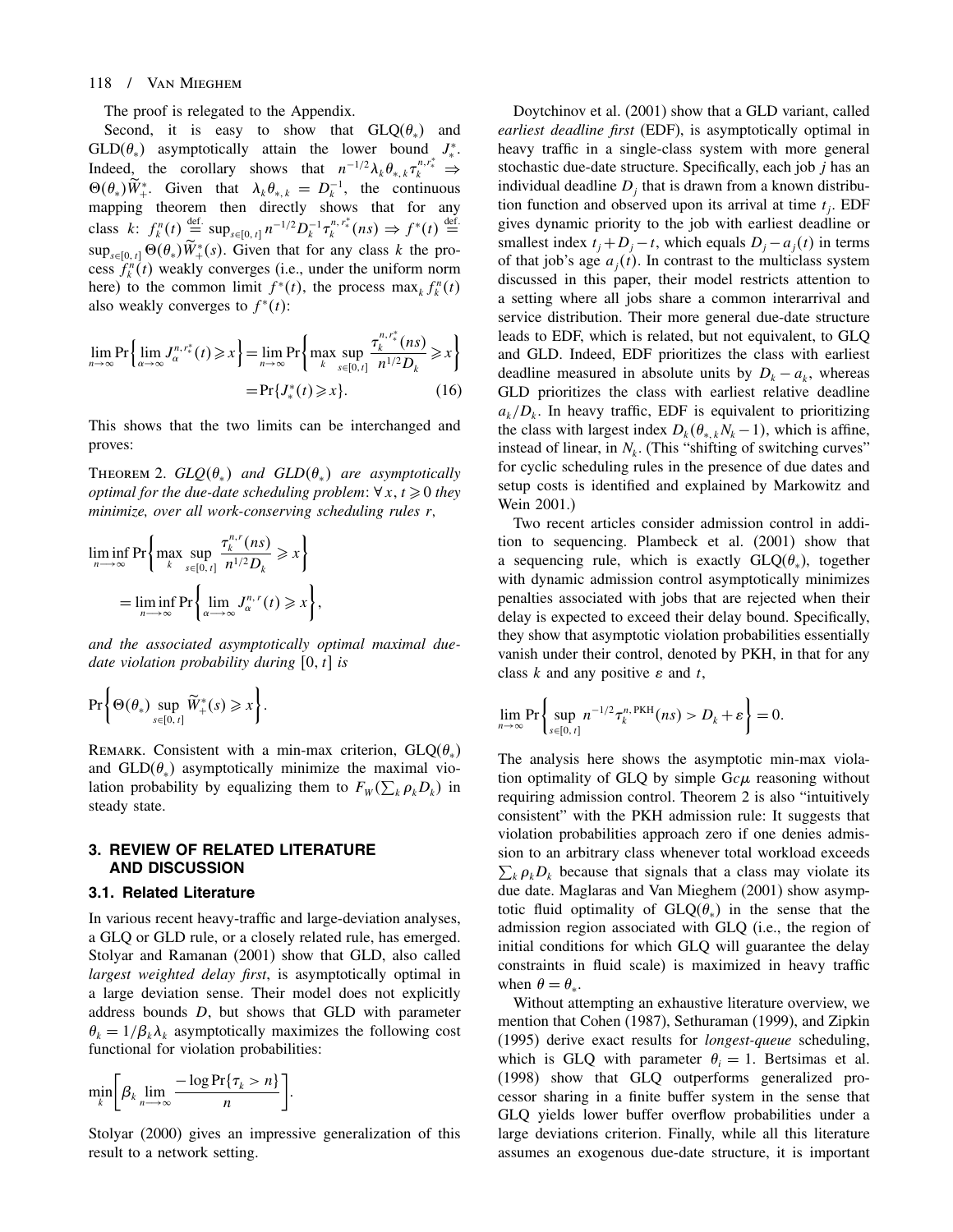not to forget the big message of Wein (1991), that endogenous dynamic due-date setting has a larger impact on performance than due-date-based sequencing policies.

### 3.2. Discussion

GLQ and GLD are different scheduling rules, as is evident by their different information requirements. They will yield different performance in moderate traffic, including in large-deviation regimes under moderate traffic. There, Stolyar and Ramanan (2000) have showed the necessity of age information so that GLD remains optimal in a large deviations sense, whereas GLQ does not. This article, however, shows that in heavy traffic both rules are in essence equivalent. (It also is very likely that in heavy traffic GLQ is also optimal in a large-deviations sense.) The equivalence stems from the fact that in heavy-traffic class delays  $\tau_k$  and ages  $a_k$  have the same distribution as the relative queue lengths  $N_k/\lambda_k$ , so that age and queue-count formulations are equivalent.

The fact that GLQ does *not* require age information is very attractive because of its simplicity and scalability. An additional noteworthy feature of  $GLQ(\theta_*)$  is *parsimony*: It is independent of the service time distributions and only depends on the first moment of the interarrival time distributions. This parsimony reflects the fact that GLQ is optimal in an "asymptotic" or "first-order" sense that masks fine structural details. In addition, recall that our  $Gc\mu$ based analysis showed GLQ and GLD optimality in terms of a min-max criterion on violation probabilities. This also shows some limitations of the approach in that it does not apply to all optimality criteria. For example, the  $Gc\mu$ approach does not apply directly to the minimization of a weighted sum of violation probabilities, which requires non-convex functions  $\beta_k 1_{\{\tau_k > D_k\}}$ .

Finally, it is worthy to note that the  $\alpha$ -relaxation also shows that  $GLQ(\theta_\alpha)$  reduces *total variability* because it minimizes a weighted sum of  $\alpha$ th delay moments. Related variability-minimization issues are also discussed in Ayhan and Olsen (2000).

### APPENDIX A. SUMMARY OF KEY RESULTS IN VAN MIEGHEM (1995) THAT WILL BE USED IN THE PROOFS OF PROPOSITION 1 AND 2

As usual in heavy-traffic analysis, we consider a sequence of systems, indexed by  $n$ . For this sequence, consider the following expansions:

$$
A^{n}(nt) = n\overline{A}^{n}(t) + n^{1/2}\widetilde{A}^{n}(t) + o(n^{1/2}),
$$
\n(17)

$$
S^{n}(nt) = n\overline{S}^{n}(t) + n^{1/2}\widetilde{S}^{n}(t) + o(n^{1/2}).
$$
\n(18)

One may think of the first-and second-order terms as the long-term trend and the variation around this trend, respectively. Because  $A^n$  and  $S^n$  are nondecreasing, we can always require same of their continuous first-order terms

 $\overline{A}^n$  and  $\overline{S}^n$  so that the inverse functions  $\overline{A}^{n-1}$  and  $\overline{S}^{n-1}$  exist. Introduce the following functions,

$$
R_k^n = \overline{S_k^{n-1}} \circ \overline{A_k}^n \quad \text{and} \quad R_+^n = \sum_k R_k^n.
$$

The function  $R_k^n$  is the first-order approximation of the work input process  $V^n \circ A^n$ , so that the *n*th system operates near full capacity if  $R_+^n$  is close to the identity function, which we denote by e.

For a wide class of systems, which includes not only the GI/G/1 system but also some systems with correlated arrival and service processes, there exist processes  $A^*, S^*, \tilde{c}^*,$  with a.s. continuous sample paths on [0, 1] and processes  $A^*$ ,  $S^*$  with a.s. continuously differentiable increasing sample paths on  $[0, 1]$ , such that:

$$
(\overline{A}^n, \widetilde{A}^n, \overline{S}^n, \widetilde{S}^n, n^{1/2}(R_+^n - e)) \Longrightarrow (\overline{A}^*, \widetilde{A}^*, \overline{S}^*, \widetilde{S}^*, \widetilde{c}^*).
$$

Indeed, weak convergence of counting processes shows that the variation limiting processes  $A^*$  and  $S^*$  are Brownian motions, and the strong law shows that

$$
\overline{A}^*(t) = \lambda t, \overline{S}^*(t) = \mu t, R^*(t) = \rho t.
$$

Proposition 2 in Van Mieghem (1995) then shows that for any scheduling policy,

$$
N^{n}(nt) = n^{1/2} \widetilde{N}^{n}(t) + o(n^{1/2}),
$$
\n(19)

$$
T^{n}(nt) = n\overline{T}^{n}(t) + n^{1/2}\widetilde{T}^{n}(t) + o(n^{1/2}),
$$
\n(20)

$$
U^{n}(nt) = n\overline{U}^{n}(t) + n^{1/2}\widetilde{U}^{n}(t) + o(n^{1/2}),
$$
\n(21)

$$
V^{n}(nt) = n\overline{V}^{n}(t) + n^{1/2}\widetilde{V}^{n}(t) + o(n^{1/2}),
$$
\n(22)

$$
W^{n}(nt) = n^{1/2} \widetilde{W}^{n}(t) + o(n^{1/2}),
$$
\n(23)

and for FIFO sequencing in each class,

$$
\tau^{n}(nt) = n^{1/2} \tilde{\tau}^{n}(t) + o(n^{1/2}),
$$
\n(24)

with the following convergence relationships:

$$
\overline{T}^n \longrightarrow R^* \in \mathcal{C}^1,
$$
\n
$$
\overline{U}^n \longrightarrow \overline{U}^* = (\overline{A}^*)^{-1} \in \mathcal{C}^1,
$$
\n
$$
\overline{V}^n \longrightarrow \overline{V}^* = (\overline{S}^*)^{-1} \in \mathcal{C}^1,
$$
\n
$$
\widetilde{U}^n \longrightarrow \widetilde{U}^* \in \mathcal{C},
$$
\n
$$
\widetilde{V}^n \longrightarrow \widetilde{V}^* \in \mathcal{C},
$$
\n
$$
\widetilde{W}^n \longrightarrow \widetilde{W}^* \in \mathcal{C},
$$
\n
$$
\widetilde{W}^n \longrightarrow \widetilde{W}^* \in \mathcal{C},
$$
\n
$$
\widetilde{W}^n \text{ converges} \iff \widetilde{T}^n \text{ converges} \iff \widetilde{N}^n \text{ converges}
$$
\n
$$
\iff \widetilde{\tau}^n \text{ converges}.
$$
\n(25)

The proof of that proposition also shows that a counting process and its associated partial-sums process are (asymptotically) inverse processes:

$$
n^{-1}U^n \circ A^n \circ n \, e \longrightarrow e,\tag{26}
$$

$$
n^{-1}V^n \circ S^n \circ n \, e \longrightarrow e. \tag{27}
$$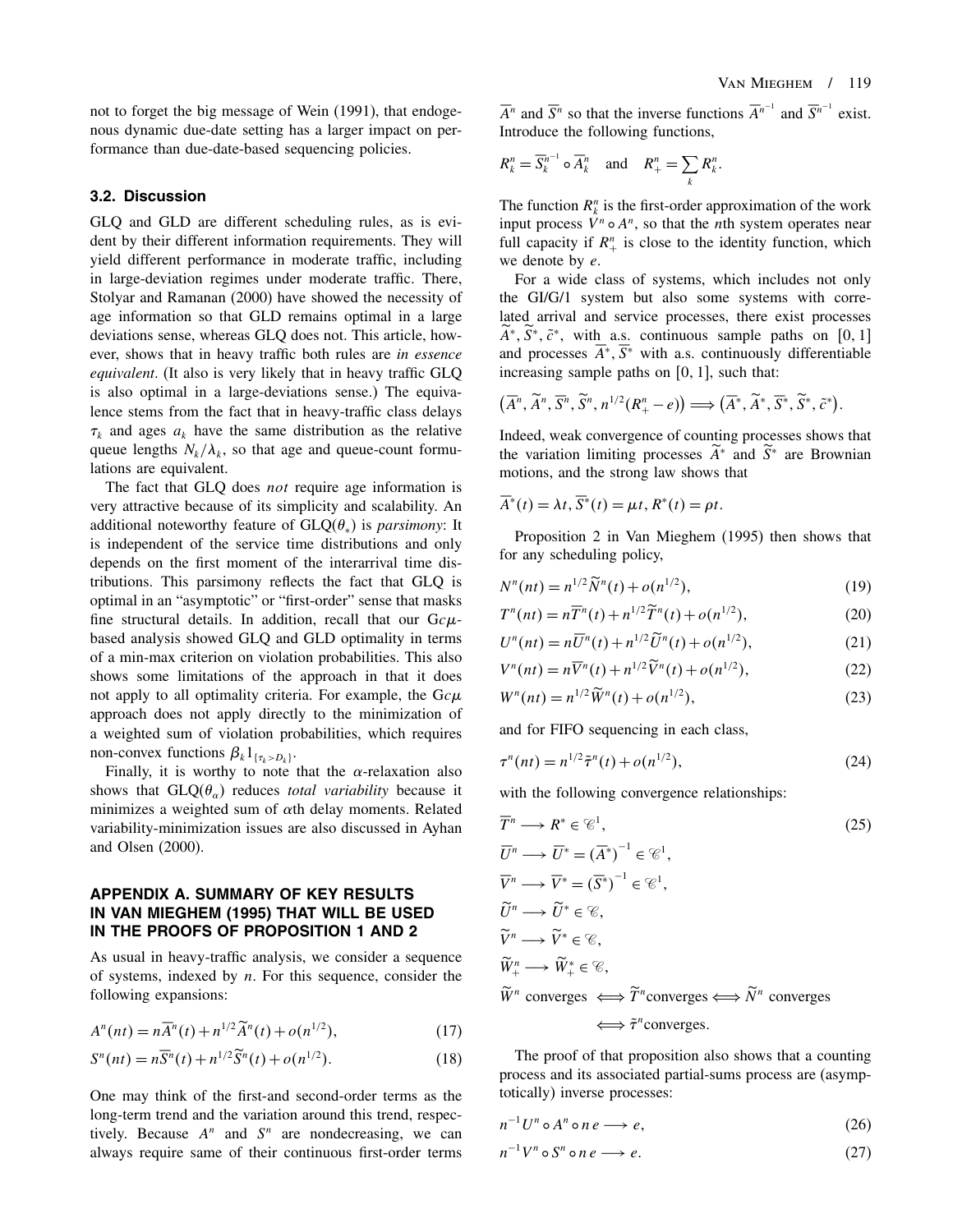### 120 / Van Mieghem

In addition, it shows that for any class  $i$ ,

$$
\widetilde{N}_i^n(s) = \widetilde{A}_i^*(s) - \widetilde{S}_i^*(\rho_i s) - \lambda_i \widetilde{T}_i^n(s) + o_n(1). \tag{28}
$$

It is important to stress that the convergence of the error terms  $o_n(1) \rightarrow 0$  is *uniform* over  $s \in [0, t]$  in all expressions in this appendix.

### APPENDIX B. PROOF OF PROPOSITION 1

We give a direct proof using the original  $Gcu$  setup for both GLQ and GLD. Proposition 1 can also be shown via fluid analysis, using recent results by Bramson (1998) and Williams (1998), a track pursued in Plambeck et al. (2001).

### B.1. Proof for GLQ

First assume preemptive  $GLQ(\theta)$ . Fix an arbitrary class i and denote

$$
\delta_i^n(s) = n^{-1/2} \left( \max_k \theta_k N_k^n(ns) - \theta_i N_i^n(ns) \right)
$$
  
= 
$$
\max_k \theta_k \widetilde{N}_k^n(s) - \theta_i \widetilde{N}_i^n(s) \ge 0.
$$

Over time, the system fluctuates over three states: Either the system is empty, class  $i$  is being served or another class k is being served. During idle periods,  $\delta_i^n$  is clearly zero. Then, class *i* being served means  $\theta_i N_i^n(s) =$  $\max_k \theta_k N_k^n(s)$ , so that again  $\delta_i^n = 0$ . Now consider a period  $(t_1^n, t_2^n) \subset [0, t]$  so that  $\delta_i^n(nt_1^n) = \delta_i^n(nt_2^n) = 0$  and  $\delta_i^n(n\xi) > 0 \,\forall \,\xi \in (t_1^n, t_2^n)$ . Under preemptive GLQ( $\theta$ ), this is a period during which the system processes work of classes other than i. Using a sample path analysis, we now show that  $\sup_{\xi \in [t_1^n, t_2^n]} \delta_i^n(n\xi) \to_n 0$  by investigating the dynamics of  $\delta_i^n$ .

Let the first class that is served after  $t_1^n$  be called  $k_1$  and let  $t_{k_1}^n$  denote the end of the period that  $k_1$  is being served uninterruptedly. Thus,  $\forall \xi \in (t_1^n, t_{k_1}^n)$  we have that the time allocation has  $T_{k_1}^n(n\xi) = 1$  while  $T_i^n(n\xi) = 0$ . Given (20), (19), and (25), we have that

$$
\widetilde{T}_{k_1}^n(\xi) - \widetilde{T}_{k_1}^n(t_1^n) = n^{1/2}(\xi - t_1^n) - n^{1/2}\rho_{k_1}(\xi - t_1^n) + o_n(1)
$$
  
=  $n^{1/2}(1 - \rho_{k_1})(\xi - t_1^n) + o_n(1),$   

$$
\widetilde{T}_i^n(\xi) - \widetilde{T}_i^n(t_1^n) = -n^{1/2}\rho_k(\xi - t_1^n) + o_n(1).
$$

Using (19) and denoting the continuous function  $\theta_j(A_j^*(s) - S_j^*(\rho_j s))$  by  $B_j(s)$ , we have that (recall that  $\delta_i^n(t_1^{n}) = 0$ 

$$
\delta_i^n(\xi) = \delta_i^n(\xi) - \delta_i^n(t_1^n),
$$
  
\n
$$
= [B_{k_1}(\xi) - B_{k_1}(t_1^n) - n^{1/2} \lambda_{k_1} \theta_{k_1} (1 - \rho_{k_1}) (\xi - t_1^n)]
$$
  
\n
$$
- [B_i(\xi) - B_i(t_1^n) + n^{1/2} \lambda_i \theta_i \rho_i (\xi - t_1^n)] + o_n(1),
$$
  
\n
$$
= [B_{k_1}(\xi) - B_{k_1}(t_1^n) - (B_i(\xi) - B_i(t_1^n))] - n^{1/2} [\lambda_{k_1} \theta_{k_1} (1 - \rho_{k_1}) + \lambda_i \theta_i \rho_i] (\xi - t_1^n) + o_n(1)
$$
  
\n
$$
= O(\xi - t_1^n) - n^{1/2} [\lambda_{k_1} \theta_{k_1} (1 - \rho_{k_1}) + \lambda_i \theta_i \rho_i]
$$
  
\n
$$
\cdot (\xi - t_1^n) + o_n(1).
$$

Class  $k_1$  being served and  $\delta_i^n > 0$  implies  $\theta_{k_1} > 0$ . Hence, for  $\delta_i^n(\xi)$  to be positive, it must be that  $(\xi - t_1^n) \leq t_{k_1}^n - t_1^n \leq$  $o(n^{-1/2})$ , so by continuity of the  $B_i$ ,

$$
\delta_i^n(\xi) \leqslant O(t_{k_1}^n - t_1^n) - n^{1/2} o(n^{-1/2}) + o_n(1) = o_n(1).
$$

The argument can now be repeated for the *mth* class, denoted by  $k_m$ , that is served during  $(t_{k_{m-1}}^n, t_{k_m}^n)$ . Stitching all *m* periods together with the uniform bound  $o_n(1)$  yields  $\forall \xi \in (t_{k_{m-1}}^n, t_{k_m}^n)$ :

$$
\delta_i^n(\xi) = \left[ (B_{k_m}(\xi) - B_{k_m}(t_{k_{m-1}}^n)) + \sum_{j < m} (B_{k_j}(t_{k_j}^n) - B_{k_j}(t_{k_{j-1}}^n)) - (B_i(\xi) - B_i(t_1^n)) \right] \\
- n^{1/2} \left[ \lambda_{k_m} \theta_{k_m} (1 - \rho_{k_m}) (\xi - t_{k_{m-1}}^n) + \sum_{j < m} \lambda_{k_j} \theta_{k_j} \right. \\
\left. \cdot (1 - \rho_{k_j}) (t_{k_j}^n - t_{k_{j-1}}^n) + \lambda_i \theta_i \rho_i (\xi - t_1^n) \right] + o_n(1).
$$

Again, for  $\delta_i^n(\xi)$  to be positive, it must be that  $(\xi - t_1^n) \le$  $t_{k_m}^n - t_1^n \leqslant o(n^{-1/2})$ . Hence, all periods  $(t_{k_j}^n - t_{k_{j-1}}^n) \leqslant$  $\sum_{j \le m} (t_{k_j}^n - t_{k_{j-1}}^n) \le o(n^{-1/2})$ . The continuity of the  $B_j$  then yields that

$$
\delta_i^n(\xi) \le O(t_{k_m}^n - t_1^n) - n^{1/2} o(n^{-1/2}) + o_n(1) = o_n(1).
$$

In summary, any entire busy cycle  $(t_1^n, t_2^n)$  during which class *i* is not served has length  $o(n^{-1/2})$ . During such a cycle  $\delta_i^n$  is  $o_n(1)$  so that  $\sup_{\xi \in [t_1^n, t_2^n]} \delta_i^n(\xi) \to n^0$ . Together with the fact that  $\delta_i^n$  equals 0 during idle periods and periods during which  $i$  is served, this shows that for any class  $i : \sup_{s \in [0, t]} \delta_i^n(ns) \to_n 0$ . Finally, recognizing that  $\sup_{s \in [0, t]} n^{-1/2} |\theta_i \dot{N}_i^n(ns) - \theta_j N_j^n(ns)| \leq \sup_{s \in [0, t]} (\delta_i^n(s) +$  $\delta_j^n(s)$  and invoking the Skorohod representation theorem as in Van Mieghem (1995, Proposition 8) shows that the convergence holds in distribution.

(It should be noted that a similar reasoning holds for nonpreemptive GLQ: While  $\delta_i^n$  can now go negative during the last service time of a busy subcycle during which class  $k_1$ is served, the number of class  $i$  arrivals during such generic service time  $v_{k_1}$  is  $O(\lambda_i \mu_{k_1})$ . Given the  $n^{-1/2}$ -scaling of  $\delta_i^n$ , the potential increase in  $N_i^n(s)$  is negligible as  $n \to \infty$  and the argument above goes through.)  $\Box$ 

### B.2. Proof for GLD

First assume preemptive  $GLD(\theta)$ . The proof follows a similar reasoning as for GLQ; thus, we point out only the differences. Define the scaled age  $\tilde{a}^n_j(\xi) = n^{-1/2} a^n_j(n\xi)$  and consider now

$$
\delta_i^n(s) = n^{-1/2} \left( \max_k \theta_k \lambda_k a_k^n(ns) - \theta_i \lambda_i a_i^n(ns) \right)
$$
  
= 
$$
\max_k \theta_k \lambda_k \tilde{a}_k^n(s) - \theta_i \lambda_i \tilde{a}_i^n(s) \ge 0.
$$
 (29)

Again, we will use a sample path analysis to show that  $\sup_{\xi \in [t_1^n, t_2^n]} \delta_i^n(n\xi) \to_n 0$  by investigating the dynamics of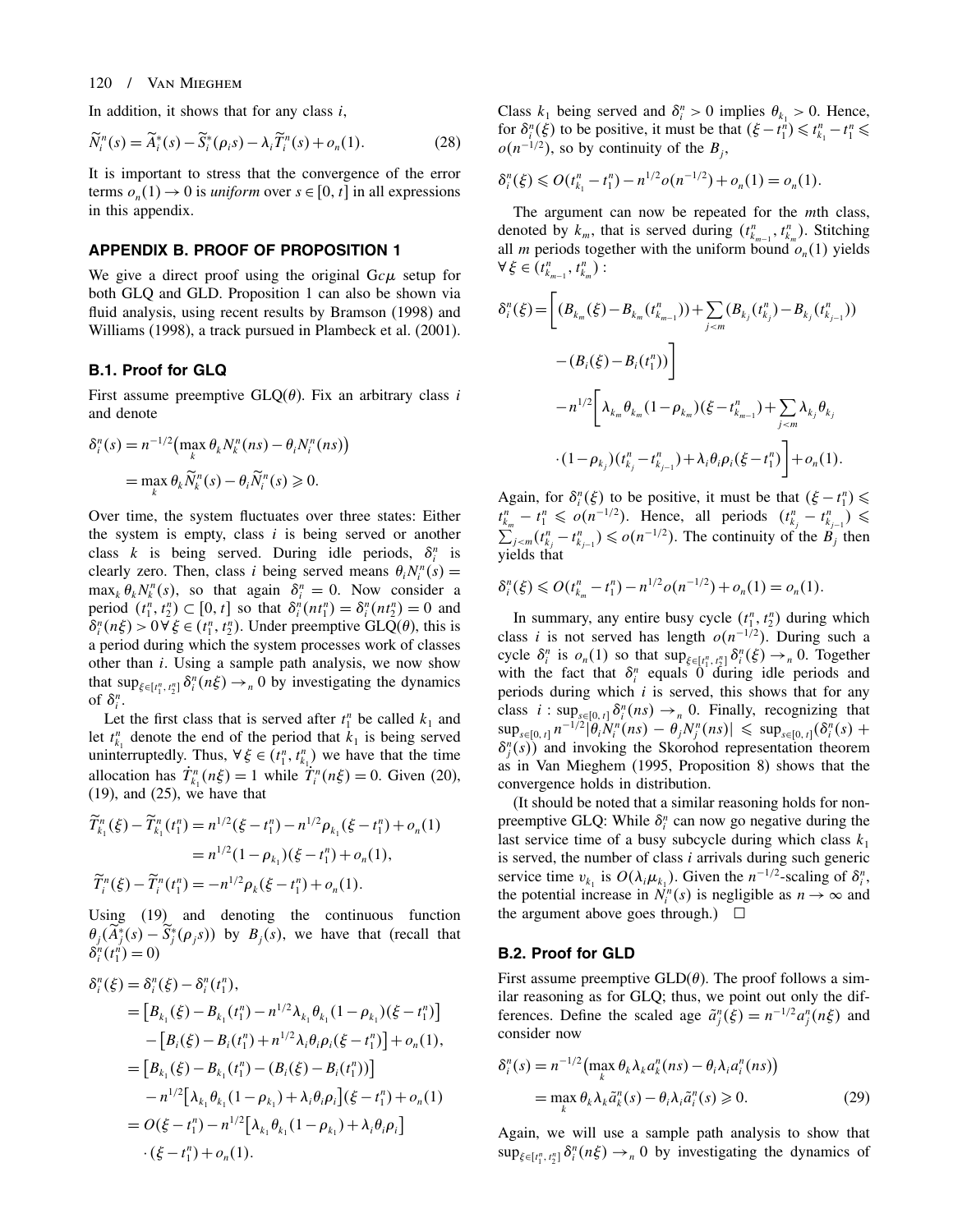$\delta_i^n$ . Consider the time intervals as before, but now defined using GLD, where we first assume the nonpreemptive case. At any time, the age of any nonempty class increases linearly in time except for a discontinuity at the departure time for the age of the class that just finished service. Indeed, at such departure time, the age drops by the interarrival time of the new head-of-the-line job of that class. Thus,  $\forall \xi \in (t_1^n, t_{k_1}^n)$  we have that

$$
\tilde{a}_{k_1}^n(\xi) = n^{-1/2} \Big[ a_{k_1}^n(nt_1^n) + n(\xi - t_1^n) - U_{k_1}^n(m_{k_1}^n) \Big] \n= \tilde{a}_{k_1}^n(t_1^n) + n^{1/2}(\xi - t_1^n) - n^{-1/2} U_{k_1}^n(m_{k_1}^n),
$$
\n(30)\n
$$
\tilde{a}_i^n(\xi) = \tilde{a}_i^n(t_1^n) + n^{1/2}(\xi - t_1^n),
$$

where  $U_{k_1}^n(m_{k_1}^n)$  are the interarrival times of the  $m_{k_1}^n$  class  $k_1$  jobs that have departed during  $[nt_1^n, n\xi)$ . Hence, the total service time of these  $m_{k_1}^n$  is  $n\xi - nt_1^n$  (plus or minus maximally two service times) so that  $V_{k_1}^n(m_{k_1}^n) = n\xi - nt_1^n$ . Given that the partial-sum process  $V<sup>n</sup>$  and the counting process  $S<sup>n</sup>$  are (asymptotically) inverse processes as shown in (27), we have that

$$
m_{k_1}^n = S_{k_1}^n (n\xi - nt_1^n) + o_n(1)
$$
  
=  $n\mu_{k_1}(\xi - t_1^n) + n^{1/2} \widetilde{S}_{k_1}^*(\xi - t_1^n) + o(n^{1/2}).$ 

And thus, because  $U_{k_1}^*$  is continuous,

$$
U_{k_1}^n(m_{k_1}^n) = n \overline{U}_{k_1}^* (\mu_{k_1}(\xi - t_1^n)) + n^{1/2} \widetilde{U}_{k_1}^* (\mu_{k_1}(\xi - t_1^n))
$$
  
+  $o(n^{1/2})$   
=  $n \frac{\mu_{k_1}}{\lambda_{k_1}} (\xi - t_1^n) + O(n^{1/2}((\xi - t_1^n)).$ 

Plugging into (30), we have that

$$
\delta_i^n(\xi) = (\theta_{k_1} \lambda_{k_1} \tilde{a}_{k_1}^n(t_1^n) - n^{1/2} \theta_{k_1} \lambda_{k_1} (\rho_{k_1}^{-1} - 1)(\xi - t_1^n) + O(\xi - t_1^n) - \theta_i \lambda_i \tilde{a}_i^n(t_1^n) - \theta_i \lambda_i n^{1/2}(\xi - t_1^n)).
$$

Given that  $\rho_{k_1}^{-1} - 1 \ge 0$ , we have as before that nonnegativity of  $\delta_i^n(\xi)$  requires that  $(\xi - t_1^n) = o(n^{-1/2})$  and the same argument can be repeated so that under GLD, any entire busy cycle  $(t_1^n, t_2^n)$  during which class i is not served has length  $o(n^{-1/2})$ . As before, this shows that  $\sup_{s \in [0,t]} n^{-1/2} (\theta_k \lambda_k a_k^n(ns) - \theta_i \lambda_i a_i^n(ns)) \Rightarrow 0.$  (As earlier, the changes under a nonpreemptive GLD are negligible in heavy traffic.)

Now it only remains to translate the convergence of  $\theta_k \lambda_k \tilde{a}_k^n - \theta_i \lambda_i \tilde{a}_i^n$  into a headcount convergence. This is accomplished in two steps:

First, translate convergence of age differences into convergence of flow time differences: During any of the intervals  $(t_1^n, t_2^n)$ , the flow time of the head-of-theline class *i* job equals its age  $a_i(nt_1^n)$  plus the length of the entire busy cycle plus its service time. Thus,  $n^{-1/2}(\tau_i(nt - a_i(nt)) - a_i(nt)) \leq n^{-1/2}o(n^{1/2}), \text{ or, } \tilde{\tau}_i^n(t) \tilde{a}_i^n(t) + o_n(1) \leq o_n(1)$ , which formally proves that the scaled difference between flow times and age of headof-the-line job is negligible:  $\tilde{\tau}_i^n(t) - \tilde{a}_i^n(t) \Rightarrow 0$ . Thus,  $\sup_{s \in [0, t]} n^{-1/2} (\theta_k \lambda_k \tau_k^n(ns) - \theta_i \lambda_i \tau_i^n(ns)) \Rightarrow 0.$ 

Second and finally, translate convergence of flow time differences into convergence of headcount difference by applying the generalized Little's Law (see Van Mieghem 1995, Proposition 4) to any pair of classes k and i. This shows that  $\sup_{s \in [0, t]} n^{-1/2} (\theta_k N_k^n(ns) - \theta_k)$  $N_i^n(ns)) \Rightarrow 0. \quad \Box$ 

### APPENDIX C. PROOF OF PROPOSITION 2

This is shown by inserting a  $\lim_{\alpha}$  argument inside the proof of Proposition 6 of Van Mieghem (1995), which holds for any  $\alpha \geq 1$ . The argument goes as follows. Fix  $\epsilon > 0$  and, for any  $n \in \mathbb{N}$ , consider the sequence of stopping times of  $W^*_+$ ,  $\{t_i : i \in \mathbb{N}\}$ , defined as follows:

$$
t_1 = \min\left\{1, \inf\left\{0 < t \leqslant 1 : \left|\widetilde{W}_+^*(t) - \left\lfloor \widetilde{W}_+^*(0)/\epsilon\right\rfloor \epsilon\right| \geqslant \epsilon\right\}\right\}
$$
\n
$$
t_{i+1} = \min\left\{1, \inf\left\{t_i < t \leqslant 1 : \left|\widetilde{W}_+^*(t) - \widetilde{W}_+^*(t_i)\right| \geqslant \epsilon\right\}\right\}.
$$

Thus  $t_{i+1}$  is the first time  $W^*$  changes by  $\epsilon$  starting from  $W^*_+(t_i)$  at time  $t_i$ . Because  $W^*_+$  is continuous,  $\sup_i(t_{i+1} - t_i) \to 0$  as  $\epsilon \to 0$ , so that  $\sup_i(t_{i+1} - t_i) = O(\epsilon)$ . Using the fact that  $\widetilde{W}^n_+ \to \widetilde{W}^*_+$  and the construction of the stopping times  $t_i$ , we have that

$$
(t_{i+1} - t_i)^{-1} \int_{t_i}^{t_{i+1}} \widetilde{W}_+^n(t) dt = \widetilde{W}_+^*(t_i) + O(\epsilon) + o_n(1).
$$
 (31)

Pick up the proof at the end of Page 830, which shows that (recall that  $J_{\alpha}^{n} = (J_{\alpha}^{n,r})^{\alpha}$  and simplify notation by assuming that  $\lambda$  and  $\mu$  are constants)

$$
(J_{\alpha}^{n,r})^{\alpha} \geqslant \sum_{k} \sum_{i} \lambda_{k} (t_{i+1} - t_{i})
$$
  

$$
\cdot C_{\alpha,k} \bigg( \rho_{k}^{-1} (t_{i+1} - t_{i})^{-1} \int_{t_{i}}^{t_{i+1}} \widetilde{W}_{k}^{n} dt + \epsilon_{i} + \eta_{i,k} \bigg),
$$

where we use the more detailed error notation  $\epsilon_i$  and  $\eta_{i,k}$  to signify that the errors depend on the index  $i$  and/or  $k$ . All errors  $\epsilon_i$  and  $\eta_{i,k}$  are independent of  $\alpha$  and are uniformly bounded by  $O(\epsilon)$  and  $o_n(1)$ , respectively. Now invoke the mapping  $g_{\alpha}$  and (31) to get:

$$
(J_{\alpha}^{n,r})^{\alpha} \geqslant \sum_{k} \sum_{i} \lambda_{k} (t_{i+1} - t_{i})
$$
  

$$
\cdot C_{\alpha,k} (\rho_{k}^{-1} [g_{\alpha} \circ \widetilde{W}_{+}^{*}]_{k} (t_{i}) + \epsilon_{i} + \eta_{i,k})
$$
  

$$
= \sum_{k} \sum_{i} \lambda_{k} (t_{i+1} - t_{i}) \beta_{k}
$$
  

$$
\cdot \left( \rho_{k}^{-1} \frac{1}{\mu_{k} D_{k} \theta_{\alpha,k}} \Theta(\theta_{\alpha}) \widetilde{W}_{+}^{*}(t_{i}) + \frac{\epsilon_{i} + \eta_{i,k}}{D_{k}} \right)^{\alpha}.
$$

Now raise both sides to the power  $1/\alpha$  and take the limit for  $\alpha \to \infty$ . Given that  $\lim_{\alpha} (\lambda_k(t_{i+1} - t_i)\beta_k)^{1/\alpha} = 1$  and